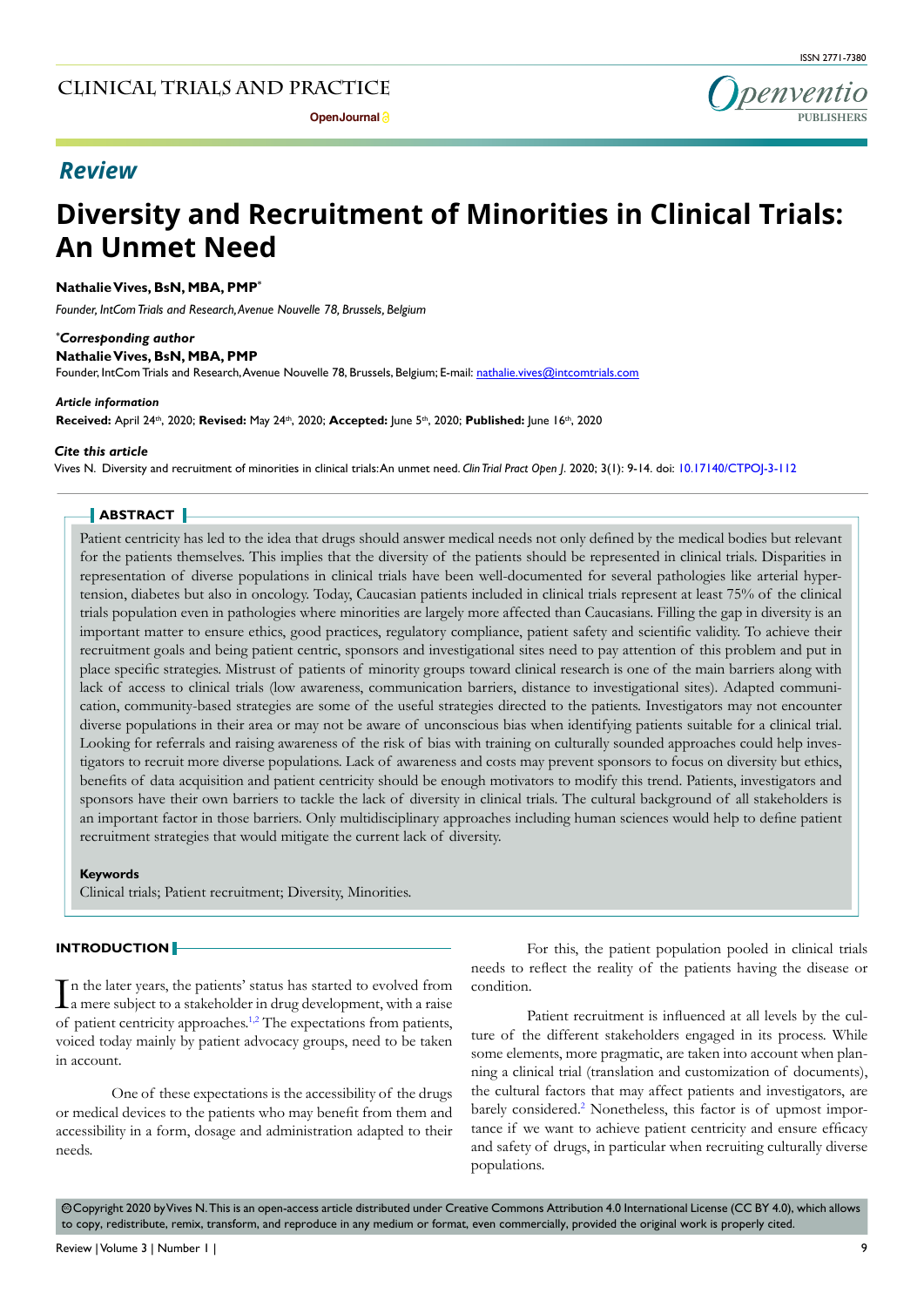#### *Clin Trial Pract Open J*. 2020; 3(1): 9-14. doi: [10.17140/CTPOJ-3-112](http://dx.doi.org/10.17140/CTPOJ-3-112)

While ethnicity may be discussed for specific trials involving Japanese or Chinese subjects due to regulatory requirements, most of the literature discussing cultural diversity in patient recruitment in clinical trials originates from the USA and a wide literature is now available approaching the topic from different perspectives (scientific, sociological, legal, ethical, etc.).

Before describing the current panorama of patient recruitment and diversity in clinical trials, it seems important to clarify and explain the connection between terms.

Patient centricity has been defined as 'Putting the patient first in an open and sustained engagement of the patient to respectfully and compassionately achieve the best experience and outcome for that person and their family'.<sup>[3](#page-3-1)</sup> In clinical trials, this would translate in patient involvement in protocol design and consistent efforts to decrease the burden during the study execution and in the patient recruitment process. It would be rational to assume that different cultural background would affect the experience of patients and thus, that patient centricity cannot be achieved without considering diversity. It is also worth to highlight that patient centricity and diversity considerations are important focus for a large number of medium and large biopharmaceutical companies.

Disparity in representation is defined in this article as the difference of the relative participation of a group in clinical trials related to the relative proportion of this group in the population having a disease or condition.

The use of diversity and minorities terms needs also to be clarified. While diversity focus on the inclusion of different types of people,<sup>4</sup> minorities refers not only as a part of a population differing from others in some characteristics but also often subjected to differential treatment.<sup>[4](#page-4-0)</sup> As racial and ethnic disparities in healthcare access has been largely documented, the hypothesis that these disparities could affect clinical trials arena seems reasonable. The term minorities may be used in this article when these disparities need to be highlighted.

Lastly, patient recruitment processes and management are not scientific/medical topics and while certain evaluations can use the scientific methods, the human factor widely impacts. This article also aims to highlight the need to approach patient recruitment not only from a scientific but also from sociological, ethical and legal perspectives.

# **DIVERSITY IN PATIENT RECRUITMENT: WHAT IS THE REALITY?**

The lack of diversity in clinical trials has been raised in several contexts and populations.[2,](#page-3-2)[5-13](#page-4-1) This lack of inclusion in clinical trials impacts populations such as racial and ethnic minorities but also women, elderlies and patients with unique comorbidities. While safety concerns and difficulty to demonstrate efficacy of a drug when drug-drug interactions are likely to happen may drive the exclusion of elderlies and patients with multiple pathologies, the exclusion of minorities and women appears to be driven by other factors, that will be discussed later.

While women were initially excluded from clinical trials around 1980s, several policies have been put in place to promote their inclusion, notably in the USA.<sup>11,[14-16](#page-4-3)</sup>

It is unclear if sex parity in participation in clinical trials has been achieved,<sup>17</sup> nonetheless, the historical background of women inclusion in clinical trials with its regulations is useful in the discussion the inclusion of ethnic and racial groups in clinical trials.

In 2015, African-Americans represented 12% of the total U.S. population but represented less than 5% of clinical trial participants. Hispanics represented 16% of the total population but only 1% participated in clinical trials.[2](#page-3-2) These disparities still appear when compared with the population having a certain disease or condition. Blacks or African-Americans have a 28% higher can-cer-specific mortality compared with whites<sup>[9](#page-4-5)</sup> but are still underrepresented in oncological clinical trials. Multiple myeloma incidence in the USA is twice as common among African-Americans as it is among other racial or ethnic groups,<sup>18</sup> while the population included in the clinical trials for the three main treatments of multiple myeloma is at least 75% white.<sup>[19](#page-4-7)</sup>

In 2014, 86% of the participants to the global and local clinical trials which data were used by the Food and Drug Administration (FDA) to approve drugs, were white, a small decrease from 1997 when  $92\%$  of those were white.<sup>[20](#page-4-8)</sup>

While the extend of the problem in clinical trials varies depending on the disease or conditions, there is wide consensus about the underrepresentation of minorities in late stage clinical trials. A quick look at the extensive literature and the FDA drug snapshots which show per approved drugs the population included per race/ethnic groups could confirm this.<sup>[19](#page-4-7)</sup>

# **Regulatory Toward Diversity in Clinical Trials**

The American FDA, after the National Institutes of Health Revitalization Act in 1993, defined recommendations in 2011 for wo-men and minorities inclusion in clinical trials.<sup>[10](#page-4-9)</sup>

The final rule entitled 'Presentation of Safety and Effectiveness Data for Certain Subgroups of the Population in Investigational New Drug Application Reports and New Drug Applications' was issued by the FDA in 1998. This regulation specifically states that New Drug Applications (NDA) must present safety and efficacy data for important populations, including sex, age, and racial subgroups.[14](#page-4-3) The FDA has the authority to refuse to file any NDA that does not analyse the safety and efficacy data appropriately.[14](#page-4-3)

More recently, in 2017, the FDA Reauthorization Act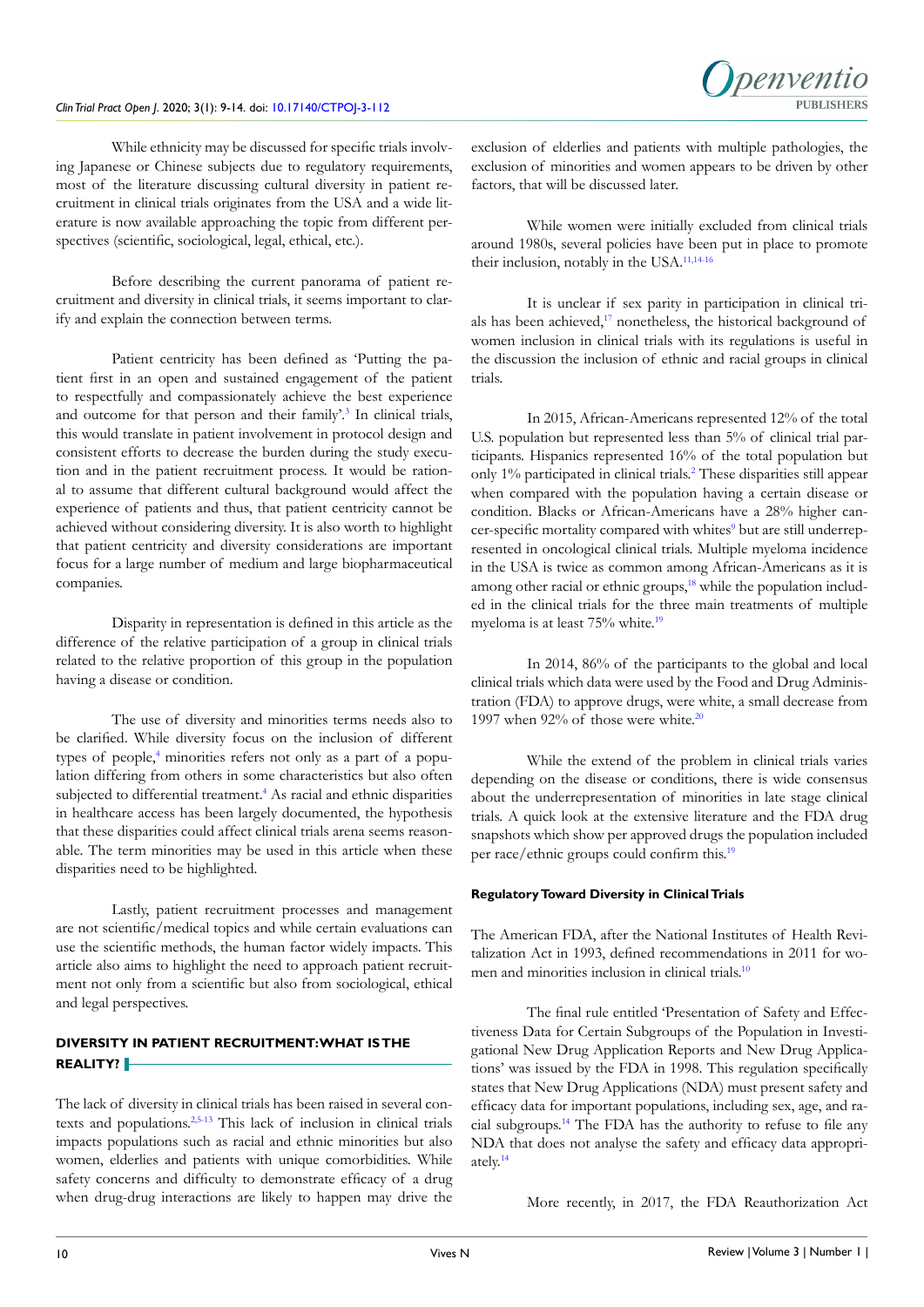#### *Clin Trial Pract Open J*. 2020; 3(1): 9-14. doi: [10.17140/CTPOJ-3-112](http://dx.doi.org/10.17140/CTPOJ-3-112)



mandated a new guidance<sup>[13](#page-4-10)</sup> to be defined, guidance still in public review today. This guidance does not establish legally enforceable responsibilities and are not supported globally by any specific recommendations from the International Council for Harmonisation of Technical Requirements for Pharmaceuticals for Human Use (ICH). The European Medicines Agency has not published either any recommendations on this respect.

# **LACK OF DIVERSITY IN CLINICAL TRIALS: WHY IS THIS A PROBLEM?**

The lack of diversity in clinical trial population described above has several implications for patients, investigators and sponsors.<sup>[21](#page-4-11)</sup>

## **Ethics, Good Practices and Regulation Compliance**

The Declaration of Helsinki states in its article 13 that 'groups that are underrepresented in medical research should be provided appropriate access to participation in research'.[22](#page-4-12) Amongst the factors, developed further in this article and leading to this underrepresentation of minorities groups is the specific lack of awareness of clinical trials of these populations. While not legally enforceable, the ethical principles of the Declaration of Helsinki are widely accepted and followed by medical researchers. The lack of diversity in clinical trials population should therefore be questioned from an ethical point of view.

As mentioned previously, the ICH hasn't developed specific recommendations for inclusion of diverse background populations. Nonetheless, the ICH E9 (Statistical Principles for Clinical Trials) guideline requires that the study population should be representative of the target patient population.<sup>[23](#page-4-13)</sup> This guidance is in step 5, meaning that its content should have been implemented in the ICH countries (USA, Europe, Japan) and recommendations applied.

Finally, the FDA can refuse to file an NDA that does not analyse the safety and efficacy data appropriately, considering specific populations affected by a disease or condition the product is meant to treat or prevent.<sup>[14](#page-4-3)</sup>

#### **Safety, Effectiveness and Lack of Scientific Evidence**

The scientific impact of patient recruitment can be found in several studies conducted in diverse ethnic groups on several conditions which have shown an impact on drug response and disease pathol-ogy in determined minorities.<sup>9,[21,](#page-4-11)24-28</sup> As an example, the discovery of a genetic variant that was protective against breast cancer in Latinas would not have happened if these ethnic population had not been the focus of this research.<sup>[24](#page-4-14)</sup>

Another example is the use of antihypertensive therapy. Current recommendations of treatment are derived from data from clinical trials in Caucasians populations, although this pathology outcomes represent significantly more risks to the black populations.[29](#page-5-0) Variability of response to the β-blockers (first line treatment) of this population and in other ethnic groups is well-known. Nonetheless, as more than 85% of hypertensive patients require several drugs to achieve blood pressure control, studies on this variability for second- (or third) line treatments in ethnic groups are missing and are required to ensure a proper evidence-based medicine.<sup>[30](#page-5-1)</sup>

#### **Limit to the Pool of Potential Participants in Cllinical TrialsI**

Delays in subject recruitment is one of the main reasons for not achieving trials goals for timelines and costs and they are mainly due to difficulty in recruiting suitable patients.

While the lack of diversity is an adverse effect of current practices in patient recruitment and not something looked for, focusing on including population of diverse background would increase the number of potentially eligible patients.

#### **No Patient Centricity without Diversity**

Putting the patients first and engaging them means designing clinical trials so their endpoints and objectives are of interest for the patient community. As disease perceptions and behaviours varies with the cultural background of each person, $31$  patient centricity needs to take in account all their diverse interests.

#### **Economical Exclusion**

Considerations of cultural diversity may be thought also as a question of economical inclusion. Cultural minorities are generally associated with low socioeconomical status and socioeconomic constraints have been described as barriers to recruitment.<sup>6</sup>

Those effects impact patients, investigators and sponsors at different levels. But most of these effects are under the responsibilities of the investigators and sponsors.

# **BARRIERS AND STRATEGIES FOR RECRUITMENT OF DIVERSE POPULATIONS**

An important number of studies have been focusing on the barriers to recruitment and strategies of diverse populations. Barriers amongst subjects, site or investigators and sponsors are often intertwined and strategies to overcome them need to be considered transversally.

#### **Subjects Barriers**

• Mistrust to clinical research and healthcare system.<sup>[5-7,](#page-4-1)[9,](#page-4-5)[32,33](#page-5-3)</sup> Nonetheless, mistrust doesn't imply unwillingness and once communication barriers overcome and rapport built with investigators, those patients tend to volunteer for clinical research.

• Language barriers and non-adapted communication, in particular associated with complex informed consent forms and proce- $dures<sup>5-7,33</sup>$  $dures<sup>5-7,33</sup>$  $dures<sup>5-7,33</sup>$  $dures<sup>5-7,33</sup>$ 

• Lack of awareness of clinical trials<sup>5</sup>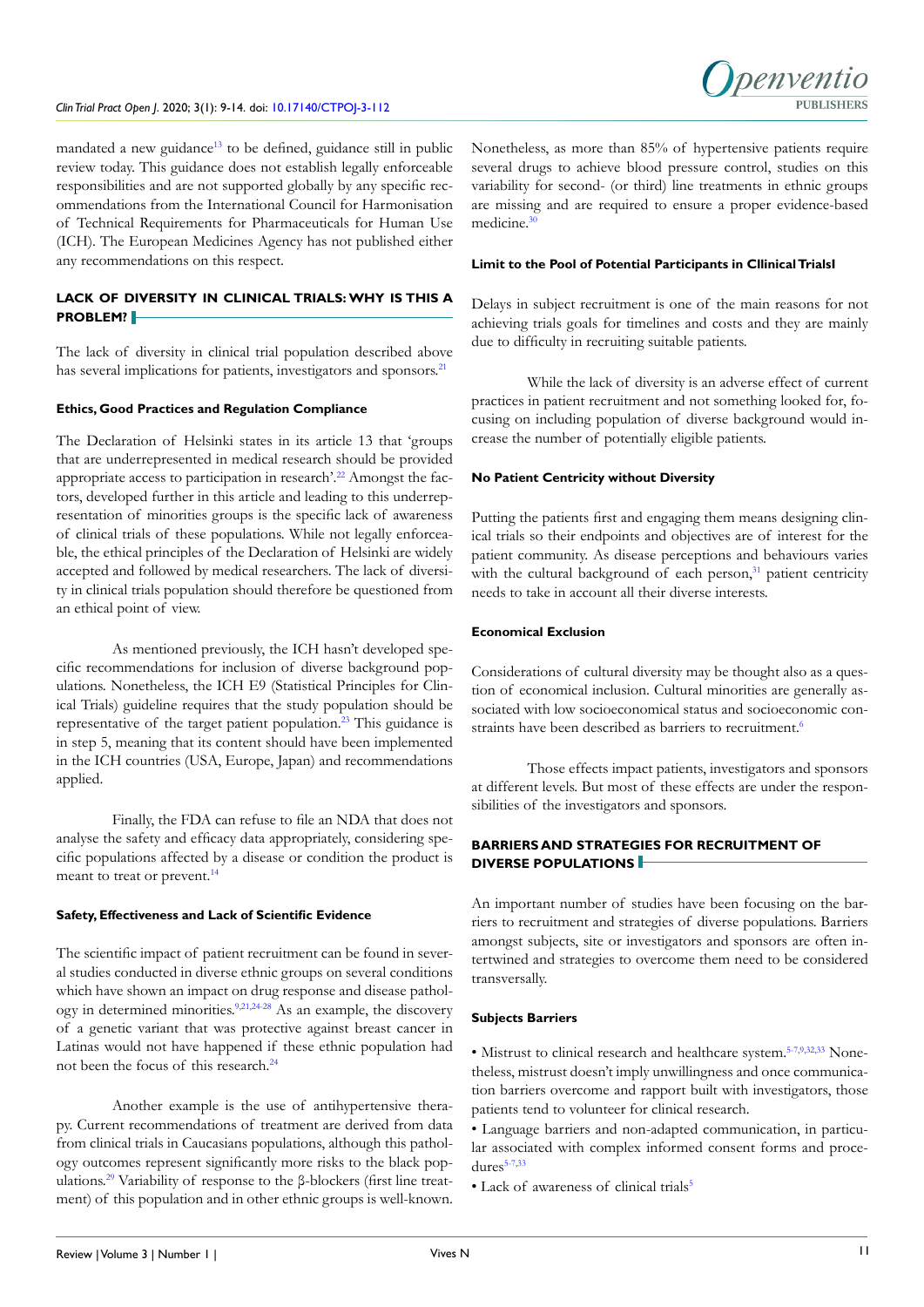

• Participants beliefs about health and health care may clash with the prevailing norms of the society they are in.<sup>[6,7](#page-4-15)</sup>

• Access to investigational sites: investigational sites are often lo-cated in areas distant from where racial and ethnic minorities live.<sup>[8](#page-4-16)</sup> • Access to general healthcare system: Inequality of access to clinical trials reflects in part, the inequality of access to health for those minorities.<sup>[10](#page-4-9)</sup>

Recruitment strategies involving adapted communication, raising clinical trials awareness with community approaches and ensuring representativity of diverse population in site personnel along with selecting sites in location with a high concentration of racial and ethnic minority patients[6,](#page-4-15)[8,](#page-4-16)[13,](#page-4-10)[33](#page-5-4) have been described as successful to tackle these barriers.

#### **Investigators/Sites Barriers**

• Lack of cultural sensitivity and appropriate training would affect negatively the process of informed consent and retention.<sup>6</sup>

• Lack of researchers from minorities population: Several studies have highlighted that patients from diverse background would have a higher trust and confidence with physicians sharing the same cultural background[.6,7,](#page-4-15)[13,](#page-4-10)[32,33](#page-5-3)

• Investigator bias and 'good patient' profile: Constraints of time, costs and resources may lead to the search of a profile of patients that would be perceived as meticulous, proactive, compliant and with strong social support network, limiting the burden linked to recruitment and retention.[34](#page-5-5) Mistrust among the communities and socioeconomical issues, often present in minorities, may affect the perception of these patients as compliant and having a strong support network. Probably also related to the lack of cultural sensitivity, this unconscious bias, by its nature, represents a complex barrier to tackle.

• Site location and limited human resources

Approaches aiming to promote cultural diversity both in clinical trials recruitment but also in site personnel recruitment and to raise awareness of possible bias, *via* communication, events and training seems appropriate to mitigate the site intrinsic barriers. Site selection taking in account the location of diverse populations<sup>13</sup> and the use of referrals and community approaches by the sites are other strategies that can be implemented for specific clinical trials.

#### **Sponsors Barriers**

• Lack of awareness of issues related to poor diversity in clinical trials

• Perceived cost of adapted patient recruitment approaches

• Increased complexity of clinical trials management due to multiplicity and adaptation of recruitment approaches

• Lack of robustness of most research on patient recruitment strategies. Patient recruitment strategies are experimental and their efficacy are not guaranteed. Their results of can rarely be applied to other context.<sup>7,[35](#page-5-6)</sup>

versity in clinical trials should be driven by patient centricity groups within sponsors but also by regulatory agencies and well-known consortiums in order to impact current practices. Considering balanced costs of adapted patient recruitment approaches to benefits of data acquisition and ethics and regulation compliance would give another perspective prone to focus on this matter.

#### **CONCLUSION**

Diversity in clinical trials needs to be ensured for ethics reasons, safety of patients, science and social justice. The lack of diversity is not a recent problem and has been widely documented since 1990s.[36](#page-5-7) With the rise of patient centricity, it becomes urgent that sponsors, if they want to achieve their objective of putting the patient first, embrace diversity making it possible in clinical trials.

To understand and implement successful strategies of patient recruitment for clinical trials, the cultural background of all stakeholders needs to be understood globally and locally and those approaches should be directed not only to the patients but also to investigational sites and sponsors. While patients from diverse populations need to be the focus of specific strategies for awareness of clinical trials, sponsors and sites need to be made aware of their own potential bias in patient recruitment practices.

The impact of culture in the success of patient recruitment strategies makes difficult to envision an assessment based solely on pure scientific approaches. While the scientific method and the business administration it implies need to be applied more rigorously, patient recruitment needs also to be approached from a sociological, anthropological, psychological, and also historical and legal perspectives using their own methodologies.

# **ACKNOWLEDGEMENTS**

The author would like to thank Mundeep Matharu, Jean-David Bienvenu and Damian Pérez Mazliah, PhD for their editorial assistance.

#### **REFERENCES**

<span id="page-3-0"></span>1. Roundtable Discussion. The Ins and Outs of Incorporating Patient Centricity in Drug Development. Pharmaceutical Executive Magazine. parexel Website. [https://www.parexel.com/](https://www.parexel.com/news-events-resources/blog/ins-and-outs-incorporating-patient-centricity-drug-development) [news-events-resources/blog/ins-and-outs-incorporating-pa](https://www.parexel.com/news-events-resources/blog/ins-and-outs-incorporating-patient-centricity-drug-development)[tient-centricity-drug-development](https://www.parexel.com/news-events-resources/blog/ins-and-outs-incorporating-patient-centricity-drug-development). Accessed November 15, 2019.

<span id="page-3-2"></span>2. Barron D. Bridging the Diversity Gap in Clinical Trials. Web site. [https://social.eyeforpharma.com/clinical/bridging-diversi](https://social.eyeforpharma.com/clinical/bridging-diversity-gap-clinical-trials)[ty-gap-clinical-trials.](https://social.eyeforpharma.com/clinical/bridging-diversity-gap-clinical-trials) Accessed January 24, 2020.

<span id="page-3-1"></span>3. Yeoman G, Furlong P, Seres M, Binder H, Chung H, Garzya V, et al. Defining patient centricity with patients for patients and caregivers: a collaborative endeavour. *BMJ Innovations.* 2017; 3(2):bmjinnov-2016-000157. doi: [10.1136/bmjinnov-2016-000157](https://doi.org/10.1136/bmjinnov-2016-000157)

Wide communication around issues and benefits of di-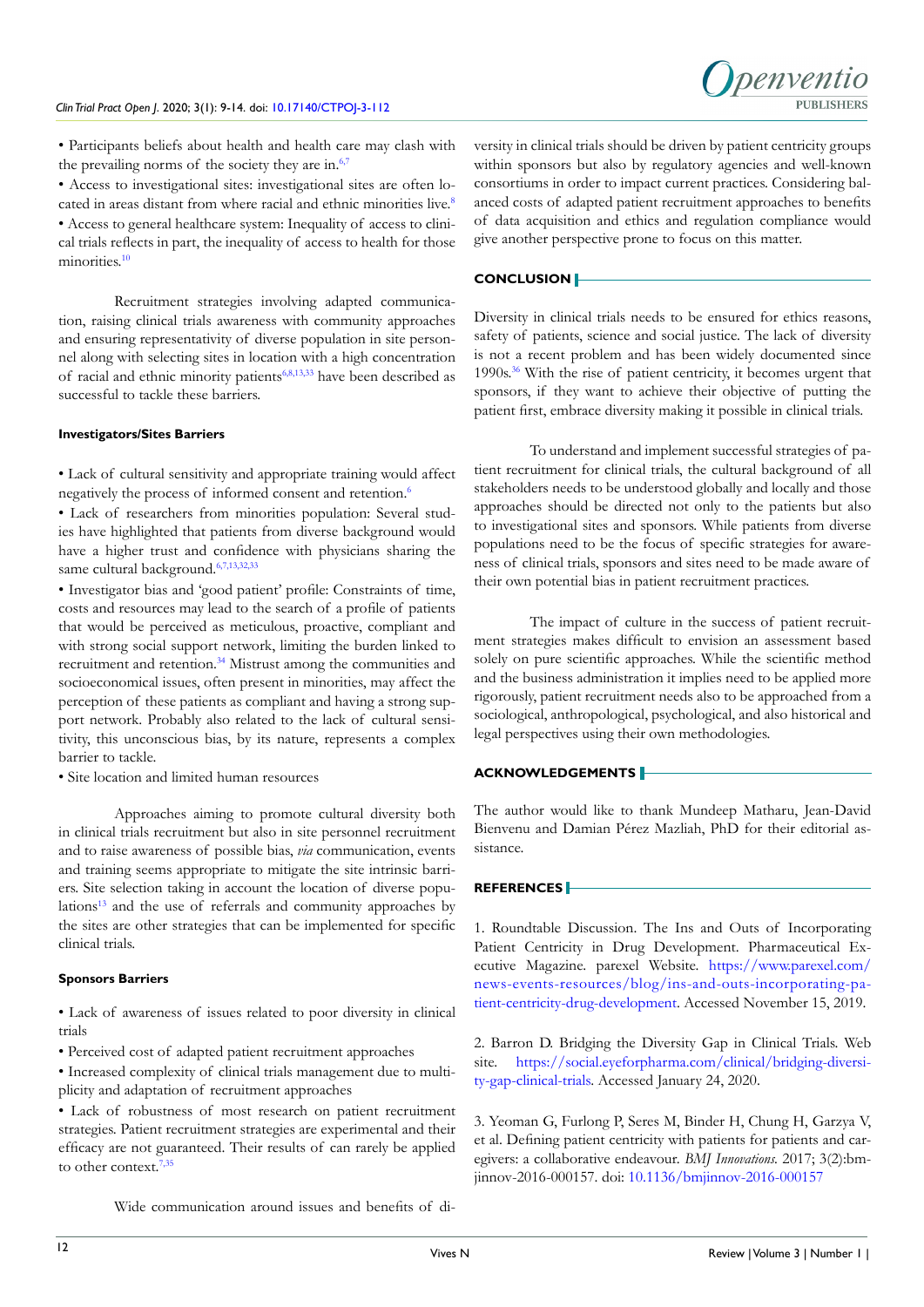<span id="page-4-0"></span>4. Merriam Webster Dictionnary. merriam Web site. [https://www.](https://www.merriam-webster.com/) [merriam-webster.com/.](https://www.merriam-webster.com/) Accessed April 23, 2020.

<span id="page-4-1"></span>5. Limkakeng A, Phadtare A, Shah J, Vaghasia M, Wei DY, Shah A, et al. Willingness to participate in clinical trials among patients of Chinese heritage: A meta-synthesis. *PLoS ONE*. 2013; 8(1): e51328. doi: [10.1371/journal.pone.0051328](https://doi.org/10.1371/journal.pone.0051328)

<span id="page-4-15"></span>6. Hughson J, Woodward-Kron R, Parker A, Hajek J, Bresin A, Knoch U, et al. A review of approaches to improve participation of culturally and linguistically diverse populations in clinical trials. *Trials*. 2016; 17:263. doi: [10.1186/s13063-016-1384-3](https://doi.org/10.1186/s13063-016-1384-3)

<span id="page-4-17"></span>7. Yancey AK, Ortega AN, Kumanyika SK. Effective recruitment and retention of minority research participants. *Annu Rev Public Health*. 2006; 27: 1-28. doi: [10.1146/annurev.](https://doi.org/10.1146/annurev.publhealth.27.021405.102113) [publhealth.27.021405.102113](https://doi.org/10.1146/annurev.publhealth.27.021405.102113)

<span id="page-4-16"></span>8. Huang B, De Vore D, Chirinos C, Wolf J, Low D, Willard-Grace R, et al. Strategies for recruitment and retention of underrepresented populations with chronic obstructive pulmonary disease for a clinical trial. *BMC Med Res Methodol.* 2019; 19(1): 39. doi: [10.1186/](https://doi.org/10.1186/s12874-019-0679-y) [s12874-019-0679-y](https://doi.org/10.1186/s12874-019-0679-y)

<span id="page-4-5"></span>9. Nasha B, Mishra M, Pentz R, Owonikoko TK. Enrollment of racial minorities in clinical trials: Old problem assumes new urgency in the age of immunotherapy. *Am Soc Clin Oncol Educ Book*. 2019; 39: 3-10. doi: [10.1200/EDBK\\_100021](https://doi.org/10.1200/EDBK_100021)

<span id="page-4-9"></span>10. Fisher JA, Kalbaugh CA. Challenging assumptions about minority participation in US clinical research. *Am J Public Health*. 2011; 101(12): 2217-2222. doi: [10.2105/AJPH.2011.300279](https://doi.org/10.2105/AJPH.2011.300279)

<span id="page-4-2"></span>11. Food and Drug Administration, Society for Women's Health Research. Dialogues on Diversifying Clinical Trials. FDA Web site. [https://www.fda.gov/media/84982/download.](https://www.fda.gov/media/84982/download) Accessed April 23, 2020.

12. Quay TA, Frimer L, Janssen PA, Lamers Y. Barriers and facilitators to recruitment of South Asians to health research: A scoping review. *BMJ Open.* 2017; 7: e014889. doi: [10.1136/bmjop](https://doi.org/10.1136/bmjopen-2016-014889)[en-2016-014889](https://doi.org/10.1136/bmjopen-2016-014889)

<span id="page-4-10"></span>13. Food and Drug Administration. Enhancing the Diversity of Clinical Trial Populations — Eligibility Criteria, Enrollment Practices, and Trial Designs Guidance for Industry. FDA Web site. [https://www.fda.gov/regulatory-information/search-fda-guid](https://www.fda.gov/regulatory-information/search-fda-guidance-documents/enhancing-diversity-clinical-trial-populations-eligibility-criteria-enrollment-practices-and-trial)[ance-documents/enhancing-diversity-clinical-trial-populations-el](https://www.fda.gov/regulatory-information/search-fda-guidance-documents/enhancing-diversity-clinical-trial-populations-eligibility-criteria-enrollment-practices-and-trial)[igibility-criteria-enrollment-practices-and-trial](https://www.fda.gov/regulatory-information/search-fda-guidance-documents/enhancing-diversity-clinical-trial-populations-eligibility-criteria-enrollment-practices-and-trial). Accessed June 4 2019.

<span id="page-4-3"></span>14. Liu KA, Di Pietro Mager NA. Women's involvement in clinical trials: historical perspective and future implications. *Pharm Pract (Granada)*. 2016; 14(1): 708. doi: [10.18549/PharmPract.2016.01.708](https://doi.org/10.18549/PharmPract.2016.01.708) 15. Berlin JA, Ellenberg SS. Inclusion of women in clinical trials. *BMC Med*. 2009; 7: 56. doi: [10.1186/1741-7015-7-56](https://doi.org/10.1186/1741-7015-7-56)

16. Ruiz Cantero MT, Pardo MA. European Medicines Agency policies for clinical trials leave women unprotected. *J Epidemiol Community Health.* 2006; 60: 911-913. doi: [10.1136/jech.2006.048769](https://doi.org/10.1136/jech.2006.048769)

<span id="page-4-4"></span>17. Labots G, Jones A, de Visser SJ, Rissman R, Burggraaf J. Gender differences in clinical registration trials: Is there a real problem? *Br J Clin Pharmacol.* 2018; 84; 700-707. doi: [10.1111/bcp.13497](https://doi.org/10.1111/bcp.13497)

<span id="page-4-6"></span>18. Rosenberg R, Barker KA, Anderson WF. Future distribution of multiple myeloma in the United States by sex, age, and race/ethnicity. *Blood*. 2015; 125(2): 410-412. doi: [10.1182/](https://doi.org/10.1182/blood-2014-10-609461) [blood-2014-10-609461](https://doi.org/10.1182/blood-2014-10-609461)

<span id="page-4-7"></span>19. Food and Drug Administration. FDA Drug Trails Snapshots. fda Web site. [https://www.fda.gov/drugs/drug-approvals-and-da](https://www.fda.gov/drugs/drug-approvals-and-databases/drug-trials-snapshots)[tabases/drug-trials-snapshots](https://www.fda.gov/drugs/drug-approvals-and-databases/drug-trials-snapshots). Accessed May 18, 2020.

<span id="page-4-8"></span>20. Oh SS, Galanter J, Thakur N, Pino-Yanes M, Barcelo NE, White MJ, et al. Diversity in clinical and biomedical research: A promise yet to be fulfilled. *PLoS Med*. 2015; 12(12): e1001918. doi: [10.1371/journal.pmed.1001918](https://doi.org/10.1371/journal.pmed.1001918)

<span id="page-4-11"></span>21. Knepper T, McLeod H. When will clinical trials finally reflect diversity? *Nature*. 2018; 557(7704): 157-159. doi: [10.1038/d41586-](https://doi.org/10.1038/d41586-018-05049-5) [018-05049-5](https://doi.org/10.1038/d41586-018-05049-5)

<span id="page-4-12"></span>22. World Medical Association (WMA). Declaration of Helsinki – Ethical principles for medical research involving human subjects. WMA Web site. [https://www.wma.net/policies-post/wma-decla](https://www.wma.net/policies-post/wma-declaration-of-helsinki-ethical-principles-for-medical-research-involving-human-subjects/)[ration-of-helsinki-ethical-principles-for-medical-research-involv](https://www.wma.net/policies-post/wma-declaration-of-helsinki-ethical-principles-for-medical-research-involving-human-subjects/)[ing-human-subjects/.](https://www.wma.net/policies-post/wma-declaration-of-helsinki-ethical-principles-for-medical-research-involving-human-subjects/) Accessed April 23, 2020.

<span id="page-4-13"></span>23. International Council for Harmonisation of Technical Requirements for Pharmaceuticals for Human Use (ICH). ICH Topic E9 Statistical Principles for Clinical Trials. ICH Web site. [https://](https://database.ich.org/sites/default/files/E9_Guideline.pdf) [database.ich.org/sites/default/files/E9\\_Guideline.pdf](https://database.ich.org/sites/default/files/E9_Guideline.pdf). 1998. Accessed April 23, 2020.

<span id="page-4-14"></span>24. Fejerman L, Ahmadiyeh N, Hu D, Huntsman S, Beckman KB, Caswell JL, et al. Genome-wide association study of breast cancer in Latinas identifies novel protective variants on 6q25. *Nat Commun.* 2014; 5: 5260. doi: [10.1038/ncomms6260](https://doi.org/10.1038/ncomms6260)

25. Ranjit N, Siefert K, Padmanabhan V. Bisphenol-A and disparities in birth outcomes: a review and directions for future research. *J Perinatol.* 2010; 30: 2-9. doi: [10.1038/jp.2009.90](https://doi.org/10.1038/jp.2009.90)

26. Chung W-H, Hung S-I, Hong H-S, Hsih M-S, Yang L-C, Ho H-C, et al. Medical genetics: A marker for Stevens-Johnson syndrome. *Nature.* 2004; 428: 486. doi: [10.1038/428486a](https://doi.org/10.1038/428486a)

27. Gandhi M, Greenblatt RM, Bacchetti P, Jin C, Huang Y, Anastos K, et al. A single-nucleotide polymorphism in CYP2B6 leads to >3-fold increases in efavirenz concentrations in plasma and hair among HIV-infected women. *J Infect Dis*. 2012; 206: 1453-1461. doi: [10.1093/infdis/jis508](https://doi.org/10.1093/infdis/jis508)